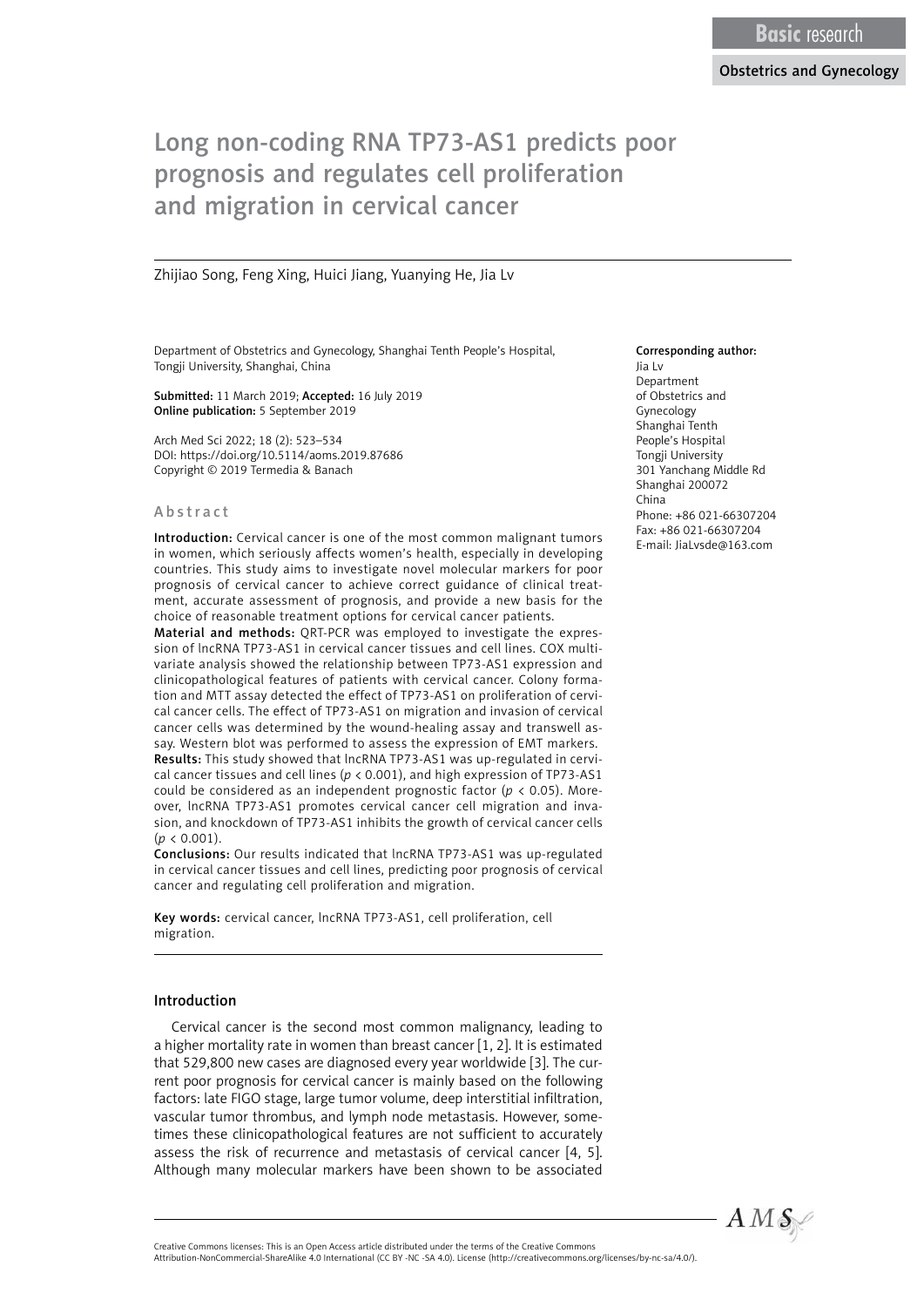with the prognosis of cervical cancer, the detailed mechanisms of these progress remain unclear.

Long non-coding RNA (lncRNA) is a type of non-coding RNA with a sequence length of more than 200 nucleotides, which play various biological functions such as chromatin modification, transcription, translation, splicing, epigenetic regulation, and so on [6]. Studies have confirmed that lncRNA played an important role in the diagnosis and treatment of tumors [7]. A variety of differentially expressed lncRNAs can be used as biomarkers for cancer or as monitor indicators for patients receiving chemotherapy [8]. LncRNA can also be used as a tumor marker. For example, lncRNA DD3/ PCA is highly specific in prostate cancer and has been used as a biomarker for prostate cancer [9].

TP73 antisense RNA 1T (TP73-AS1) is an lncRNA transcribed from chromosome 1p36 and is reported to be involved in cell proliferation and tumor progression [10]. It has been found in hepatocellular carcinoma, breast cancer, glioma, esophageal squamous cell carcinoma and ovarian cancer, and promotes cell proliferation and tumorigenesis of these types of cancer [11, 12]. However, the role of TP73-AS1 in cervical cancer is still unclear.

This study proved that lncRNA TP73-AS1 was up-regulated in cervical cancer tissues and cell lines. COX multivariate analysis showed that high expression of TP73-AS1 could be considered as an independent prognostic factor. In addition, lncRNA TP73-AS1 could promote cervical cancer cell proliferation, migration and invasion, and knockdown of TP73-AS1 inhibited the growth of cervical cancer cells *in vivo*.

### Material and methods

### Patients and tumor tissue collection

A total of 50 paired cervical cancer tissues and adjacent non-tumor tissues were collected from the patients via resection of hysterectomy at Shanghai Tenth People's Hospital. The patients were diagnosed via pathology examination and confirmed with imaging modalities for the cervical cancer, and were recruited from Shanghai Tenth People's Hospital. The clinicopathological characteristics of the patients are shown in Table I. Only 1 patient was lost to follow-up, and the rate of loss to follow-up was 1/50. The present study was approved by Shanghai Tenth People's Hospital, and all the patients signed written informed consent.

# Animal experiments

Four-week-old model mice (BALB/c nude mice) and control normal mice were purchased from the Model Animal Institute of Nanjing University. During the experiment, the mice were kept under constant temperature conditions, and the standard feed and

drinking water were freely provided, and the lights alternated for 12 h. All animal experiments were conducted on the basis of the "Guidelines for the Care and Use of Laboratory Animals" [13].

# Cell culture

All cell lines were cultured in RPMI in 1640 medium (10% fetal bovine serum), with 5% oxygen carbon, at 37°C in the incubator. The cells were passaged every 3–4 days, and the experiment was performed when the cells were in the logarithmic growth phase.

# RNA extraction and qRT-PCR

RNA extraction: The cells were washed 3 times with PBS and then collected by pre-chilled Trizol reagent. Chloroform was added to the lysates and they were centrifuged for 15 min, then an equal volume of isopropanol was added and they were centrifuged for 15 min, and washed with 75% ethanol twice. The RNAs were air dried then RNA concentration was measured by an ultraviolet spectrophotometer and reverse transcription (RT) was performed using the High Capacity cDNA Archive kit (Applied Biosystems, Foster City, CA). Quantitative PCR (qPCR) was performed Using an ABI PRISM 7700 System and TaqMan reagents (Applied Biosystems). The relative expression level was calculated using the 2–ΔΔ*Ct* method.

# MTT experiment

The MTT assay was performed as previously described [14]. Briefly, the HeLa cells and SiHa cells were collected, and the cell concentration was adjusted to  $1 \times 10^4$ /ml, then the cells were seeded into 96-well plates at 100 µl/well. The cells were conventionally cultured overnight and the cells were transfected with shNC and shTP73-AS1. During the culture process, the cell growth was observed at different time points after transfection, 0, 24, 48, 72, 96 h. 20 µl (5 mg/ml) of MTT solution was added to each well at the specified times, and culture was continued in the cell incubator. After incubating for 4 h at 37°C, the supernatant was removed, and then 200 µl of DMSO was added to each well, and the plate was shaken for 10 min to fully dissolve the crystals. The OD value was determined at 450 nm wavelength by the colorimetric microplate reader and the results were recorded.

# Cloning formation experiment

The logarithmic growth phase cells were digested with 0.25% trypsin and the cells were suspended in DMEM medium containing 20% fetal bovine serum. Two low-concentration agarose liquids of 1.2% and 0.7% were prepared separately. Briefly,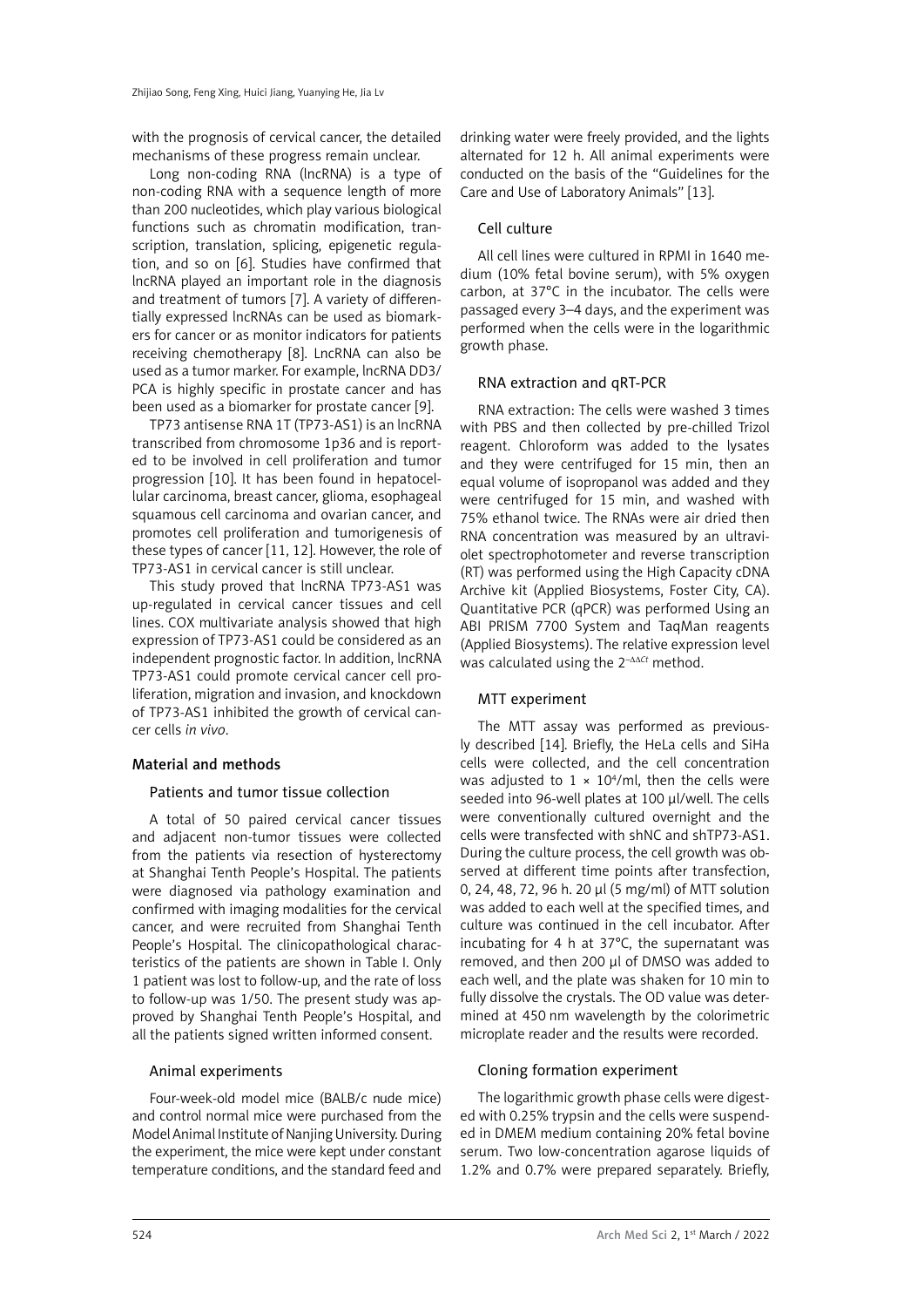| Variable                          | Total | LncRNA-TP73-AS1 expression |                | P-value |
|-----------------------------------|-------|----------------------------|----------------|---------|
|                                   |       | Low                        | High           |         |
| Age [years]:                      |       |                            |                |         |
| < 50                              | 19    | 10                         | 9              | 0.771   |
| $\geq 50$                         | 31    | 15                         | 16             |         |
| Tumor size [cm]:                  |       |                            |                |         |
| $\leq 5$                          | 24    | 16                         | 8              | 0.024   |
| $\geq 5$                          | 26    | 9                          | 17             |         |
| FIGO stage:                       |       |                            |                |         |
| $I$ -IIa                          | 24    | 17                         | $\overline{7}$ | 0.005   |
| $IIb-III$                         | 26    | 8                          | 18             |         |
| Differentiation:                  |       |                            |                |         |
| Well or moderately differentiated | 23    | 15                         | $\,8\,$        | 0.047   |
| Poor                              | 27    | 10                         | 17             |         |
| Histology:                        |       |                            |                |         |
| Squamous                          | 27    | 16                         | 11             | 0.156   |
| Adenocarcinoma                    | 23    | 9                          | 14             |         |
| SCC-AG [µg/l]:                    |       |                            |                |         |
| < 4                               | 27    | 14                         | 13             | 0.777   |
| > 4                               | 23    | 11                         | 12             |         |
| Lymph node metastasis:            |       |                            |                |         |
| Negative                          | 22    | 15                         | $\overline{7}$ | 0.023   |
| Positive                          | 28    | 10                         | 18             |         |
| Depth of cervical invasion:       |       |                            |                |         |
| < 2/3                             | 26    | 18                         | 8              | 0.003   |
| $\geq 2/3$                        | 24    | $\overline{7}$             | 17             |         |

Table I. Correlation between LncRNA TP73-AS1 expression and clinical features (*n* = 50). Low/high by the sample median. Pearson χ<sup>2</sup> test. \**p* < 0.05 was considered statistically significant. Clinical features include age, tumor size, FIGO stage, differentiation, histology, SCC-AG, lymph node metastasis and depth of cervical invasion

we mixed 1.2% agarose and  $2 \times DMEM$  medium (containing 2 × antibiotics and 20% calf serum) in a ratio of 1 : 1, injected 3 ml of the mixture then mixed 0.7% agarose and  $2 \times$  DMEM medium in a ratio of 1 : 1, add 0.2 ml of the cell suspension to the tube, and injected 1.2% agarose in the bottom plate, forming a double agar layer. The plates were placed in a 37°C 5% CO $_{\rm 2}$  incubator for 10 to 14 days. The cell colony numbers were observed under an inverted microscope and the colony formation rate was calculated.

### Total protein extraction and western blot

The cells were collected and washed twice with pre-cooled PBS, then the cells were collected and put into a 1.5 ml EP tube, centrifuged at 4°C, 800 rpm for 5 min, and the precipitate was retained. The cell lysates were prepared by adding 100 µl of protein lysate (added protease inhibitor cocktail II) into the cells, and then cells were digested on ice for 30 min, shake every 5 min, centrifuge at 4°C, 14,000 rpm for 20 min. The supernatant was collected in a new EP tube. All of the antibodies were purchased from Abcam, USA.

# Wound-healing assay

SiHa and HeLa cells were seeded in 6-well plates. Wound gap in the cell monolayer was generated by scratching with plastic pipette tip. The cells were washed with PBS to remove debris or the detached cells, and cultured in RPMI 1640 medium for another 24 h before calculating the wound width. On the back of the 6-well plate, and draw a horizontal line, and each hole passes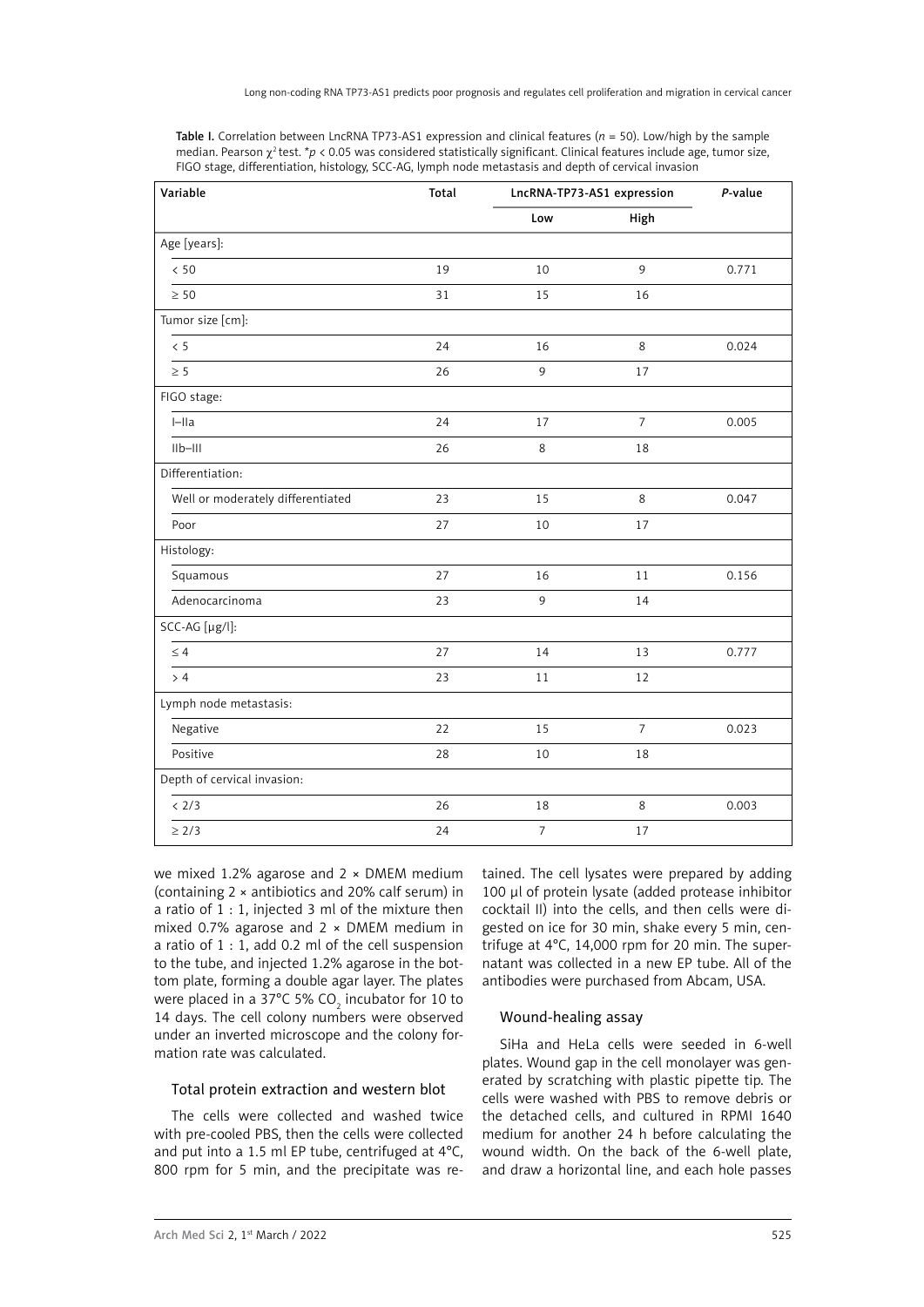through 5 pieces. Add cells and conventional culture; the method of transfecting cells is the same as before. The next day measure the horizontal line as far as possible. Wash the cells three times with PBS, add the medium, and continue the culture in the incubator. Take samples at 0 and 24 h and take pictures.

## Cell invasion test

SiHa and HeLa cells were seeded into the upper wells of chamber (Corning, MA, USA) with the Matrigel-coated membrane (BD Biosciences, Franklin Lakes, NJ, USA) in serum-free RPMI 1640. RPMI 1640 with 10% FBS was added to the lower wells. The medium of upper wells and the filters were removed 8 h later. The invasive cells to the bottom of chambers were fixed with 100% methanol and then stained with 0.1% crystal violet 24 h later, imaged and counted under microscope.

# Statistical analysis

Statistical analysis was performed using SPSS13.0 software. All the data are expressed as mean ± standard deviation. Survival curves plotted via Kaplan-Meier method and the log-rank test were used to analyze the difference between patients with high or low levels of TP73-AS1 expression and overall survival. The difference among multiple-group (more than two groups) designs was measured with the one-way analysis of variance (ANOVA), and the difference between two groups designs was measured with the Tukey method or Student's *t*-test. The overall analysis of the observation data at multiple time points was performed by repeated measures analysis of variance, and multiple comparisons between the two groups or two time points within groups were conducted by the Tukey method or *t* test, respectively. For co-expressed pairs, Pearson's correlation coefficient was calculated based on the expression value between every differentially expressed pairs. Multivariate analysis of prognostic parameters in patients with gastric cancer was performed using Cox regression analysis. All *p*-values are bilateral, and *p* < 0.05 for the difference has statistical significance.

### Results

LncRNA TP73-AS1 was up-regulated in cervical cancer tissues and cell lines and involved in cervical cancer carcinogenesis.

First, qRT-PCR was used to detect the expression of LncRNA TP73-AS1 in 50 cervical cancer samples. The results showed that TP73-AS1 expression was increased in cervical cancer tissues compared to non-tumor tissues (Figure 1 A). In addition, to further investigate the correlation between TP73-AS1 expression and clinical pathologi-

cal features of cervical cancer patients, the median TP73-AS1 expression in all 50 cervical cancer patients was firstly considered as a cut-off and then the 50 cervical cancer patients were divided into two groups: a high TP73-AS1 expression group (fold change  $\geq$  2.0,  $N = 25$ ) and a low TP73-AS1 expression group ( $N = 25$ ). According to statistical analysis, high expression of lncRNA TP73-AS1 was positively correlated with FIGO stage, lymph node metastasis, and depth of cervical invasion (Figures 1 B–D), and high expression of LncRNA TP73-AS1 was positively related to larger tumor size  $(p =$ 0.024) and poor differentiation ( $p = 0.047$ ), but not related to other clinicopathological features, including age, histology, squamous cell carcinoma antigen (SCC-AG), and lymph node metastasis (Table I, \**p* > 0.05). Furthermore, Kaplan-Meier analysis (log rank test) showed that cervical cancer patients with high expression of TP73-AS1 had poor overall survival (OS) (Figure 1 E). These results indicated that lncRNA TP73-AS1 was up-regulated in cervical cancer tissues and negatively regulated the overall survival of cervical cancer patients.

A further experiment was performed to determine the expression levels of TP73-AS1 in four cervical cancer cells (SiHa, CaSki, HeLa and C33A) and one human cervical immortalized squamous cell (Ect1/E6E7). The qRT-PCR results showed that compared to Ect1/E6E7 cells, the expression of TP73-AS1 was up-regulated in cervical cancer cells (Figure 1 F). COX multivariate analysis showed that high expression of TP73-AS1 could be considered as an independent prognostic factor (Table II), which includes the independent prognostic impact of FIGO stage ( $p = 0.046$ ), tumor size (cm) (\**p* = 0.015), SCC-AG (µg/l) (\**p* = 0.029) and depth of cervical invasion (\*\**p* < 0.001). These results indicated that LncRNA TP73-AS1 was up-regulated in both cervical cancer tissues and cell lines.

# LncRNA TP73-AS1 promotes proliferation of cervical cancer cells

In order to detect the effect of TP73-AS1 on cervical cancer cells, small RNA interference technology was used to interfere with the expression of TP73-AS1 in cervical cancer cell lines including SiHa and HeLa. QRT-PCR results showed that compared with control shNC, the expression of TP73- AS1 was significantly down-regulated in SiHa and HeLa cells transfected with shTP73-AS1 (Figure 2 A). MTT assay showed that cell proliferation ability was significantly decreased in SiHa and HeLa cells transfected with shTP73-AS1 (Figure 2 B). Furthermore, colony formation experiment results showed that the number of cell clones in SiHa and HeLa cells transfected with shTP73-AS1 was significantly lower compared with the control shNC group (Figures 2 C, D). These results suggested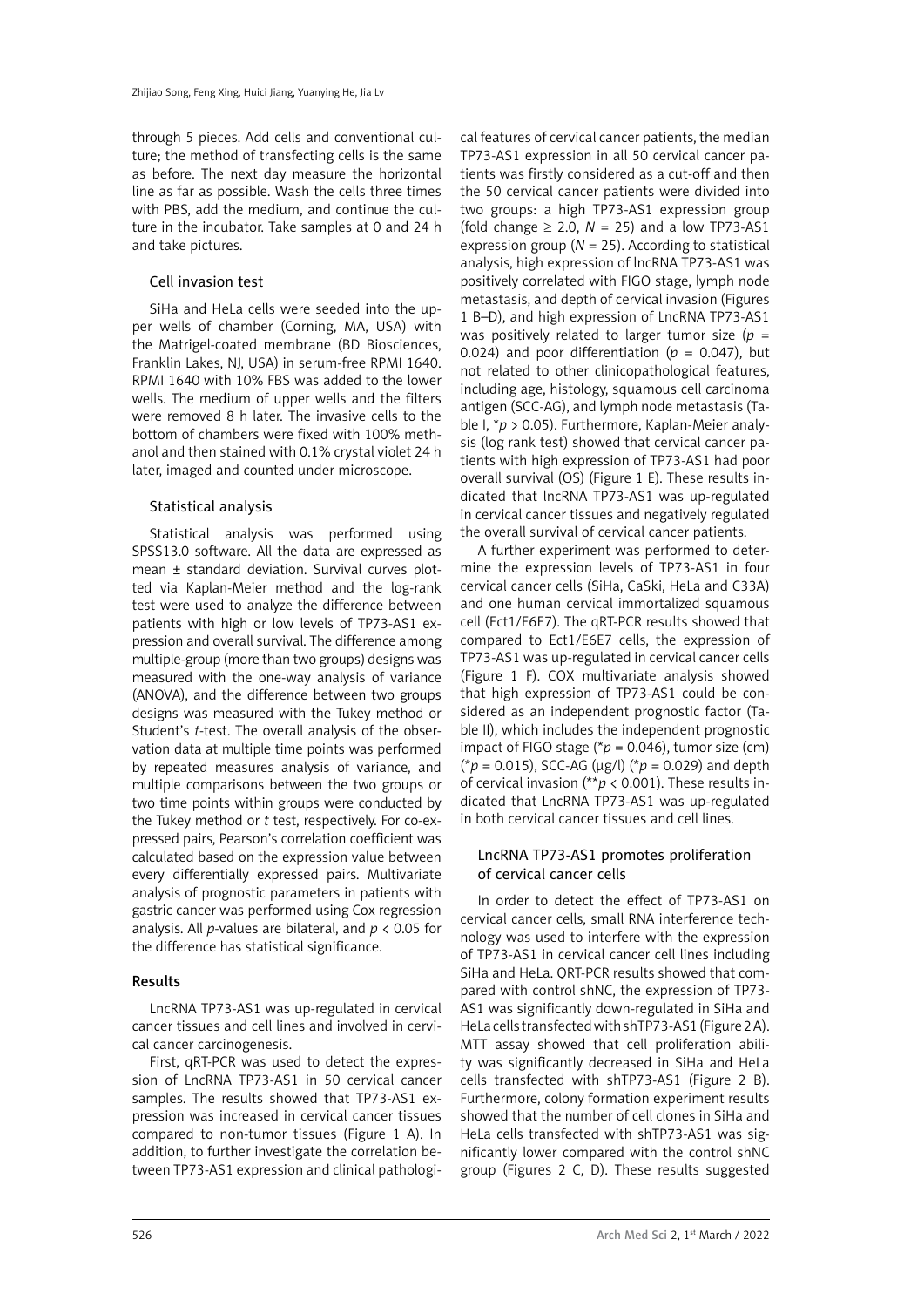

Figure 1. LncRNA TP73-AS1 was up-regulated in cervical cancer tissues and cell lines. A-D - QRT-PCR detected the expression level of lncRNA TP73-AS1 in non-tumor tissue and cervical cancer tissue (A), and FIGO stage (B), lymph node metastasis (C), and depth of cervical invasion (D). Student's *t*-test: \*\*\**p* < 0.001. E – Kaplan-Meier method analysis (logrank test) of the overall survival (OS) between lncRNA TP73-AS1 high or low expression cervical cancer patients. F – qRT-PCR was also carried out to detect the expression level of lncRNA TP73-AS1 normal cells Ect1/ E6E7 and CC cells including HeLa, SiHa, CASKI, and C33A. Student's *t-*test: \*\*\**p* < 0.001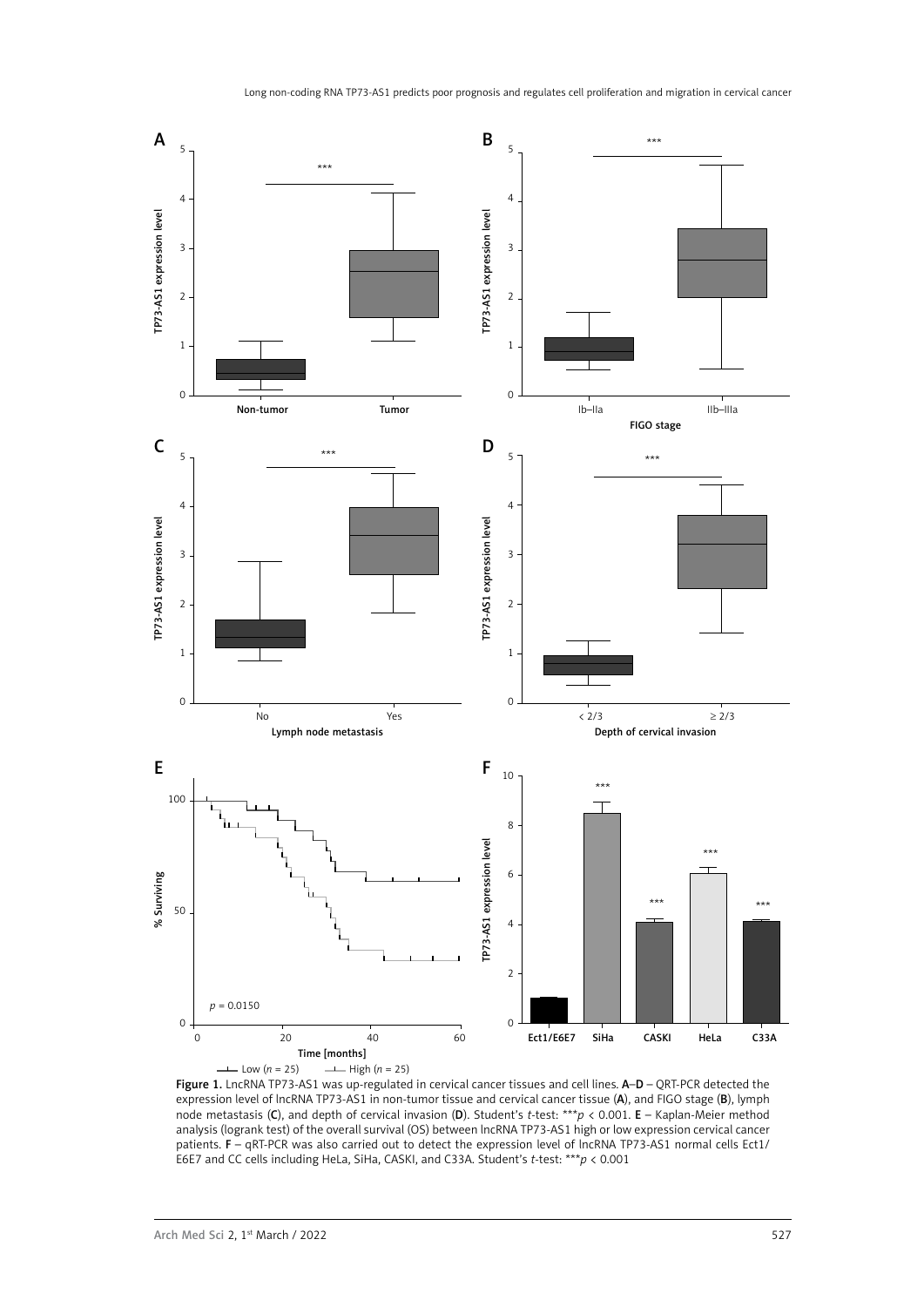Table II. Multivariate analysis of prognostic parameters in patients with gastric cancer by Cox regression analysis. Proportional hazards methods analysis showed the positive, independent prognostic importance of TP73-AS1 expression (\*\**p* < 0.001), in addition to the independent prognostic impact of FIGO stage ( $p = 0.046$ ), tumor size (cm) ( $p =$ 0.015), SCC-AG ( $\mu$ g/l) ( $p = 0.029$ ) and depth of cervical invasion (\*\**p* < 0.001). \**p* < 0.05 was considered statistically significant

| Variable                      | Category                                | P-value |  |
|-------------------------------|-----------------------------------------|---------|--|
| Age                           | < 50                                    | 0.412   |  |
|                               | $\geq 50$                               |         |  |
| Tumor size [cm]               | $\langle 5$                             | 0.015   |  |
|                               | > 5                                     |         |  |
| FIGO stage                    | $I=IIa$                                 | 0.046   |  |
|                               | $IIb-III$                               |         |  |
| Differentiation               | Well or<br>moderately<br>differentiated | 0.403   |  |
|                               | Poor                                    |         |  |
| Histology                     | Squamous                                | 0.936   |  |
|                               | Adenocarcinoma                          |         |  |
| SCC-AG [µg/l]                 | < 4                                     | 0.029   |  |
|                               | > 4                                     |         |  |
| Lymph node<br>metastasis      | Negative                                | 0.356   |  |
|                               | Positive                                |         |  |
| Depth of cervical<br>invasion | < 2/3                                   | 0       |  |
|                               | $\geq$ 2/3                              |         |  |
| TP73-AS1                      | Low                                     | 0       |  |
|                               | High                                    |         |  |

that LncRNA TP73-AS1 promoted cervical cancer cell proliferation.

# LncRNA TP73-AS1 promotes cervical cancer cell migration and invasion

To explore the effect of TP73-AS1 on the migration and invasion abilities of cervical cancer cells, we performed the wound-healing assay and the results showed that the migration rate of cancer cells was significantly decreased in SiHa and HeLa cells transfected with shTP73-AS1 compared with the control shNC (Figures 3 A, B), which indicated that TP73-AS1 promoted the migration rate of cervical cancer cells. Further transwell experiments suggested that when shTP73-AS1 was down-regulated, the invasion rate of cancer cells was also significantly decreased in SiHa and HeLa cells (Figures 3 C, D). Epithelial-mesenchymal transition

(EMT) is a pathological process leading to tumor development, which is related to migration and invasion of cancer cells [15]. Cadherin (Cd) conversion, that is, E-cadherin conversion to N-cadherin, is a potential mechanism of tumor progression and migration [16, 17]. The down-regulation of E-cadherin and up-regulation of N-cadherin leads to decreased intercellular adhesion and promotes tumor metastasis migration and invasion, which is an important link in the process of tumor metastasis [18, 19]. Finally, in our study, the expression of E-cadherin conversion to N-cadherin was detected by western blot. The results showed that the expression of E-cadherin was increased, while the expression of N-cadherin was decreased in SiHa and HeLa cells when shTP73-AS1 was down-regulated (Figures 3 E, F). The up-regulated expression of E-cadherin and down-regulated expression of N-cadherin indicated that the migration and invasion of cervical cancer cells were inhibited. Taken together, the above results demonstrated that LncRNA TP73-AS1 promoted the migration and invasion ability of cervical cancer cells.

# Knockdown of TP73-AS1 inhibits the growth of cervical cancer cells *in vivo*

To verify the role of TP73-AS1 in HeLa cell xenograft tumor mice, shNC and shTP73-AS1 were transfected into tumor cells respectively. qRT-PCR results showed that the expression level of TP73- AS1 was significantly decreased in shTP73-AS1 transfected mice (Figure 4 A). The tumor volume was decreased significantly when TP73-AS1 was knocked down (Figure 4 B). Furthermore, immunohistochemistry showed that the Ki67 positive cells were also significantly decreased in TP73- AS1 knockdown mice (Figure 4 C). The results suggested that down-regulation of LncRNA TP73- AS1 suppressed the growth of cervical cancer cells *in vivo.*

# Discussion

This study showed that a high level of TP73- AS1 could be considered as an independent prognostic factor through COX multivariate analysis. In addition, lncRNA TP73-AS1 was up-regulated in cervical cancer tissues and cell lines and promoted the proliferation, migration and invasion of cervical cancer cells, whereas down-regulation of lncRNA TP73-AS1 inhibited the growth of cervical cancer cells *in vivo*. These findings suggest that lncRNA TP73-AS1 can be used as a new molecular marker for the prognosis of cervical cancer.

FIGO staging late, large tumor volume, deep interstitial infiltration, vascular tumor thrombus and lymph node metastasis are often used as important indicators to evaluate the poor prognosis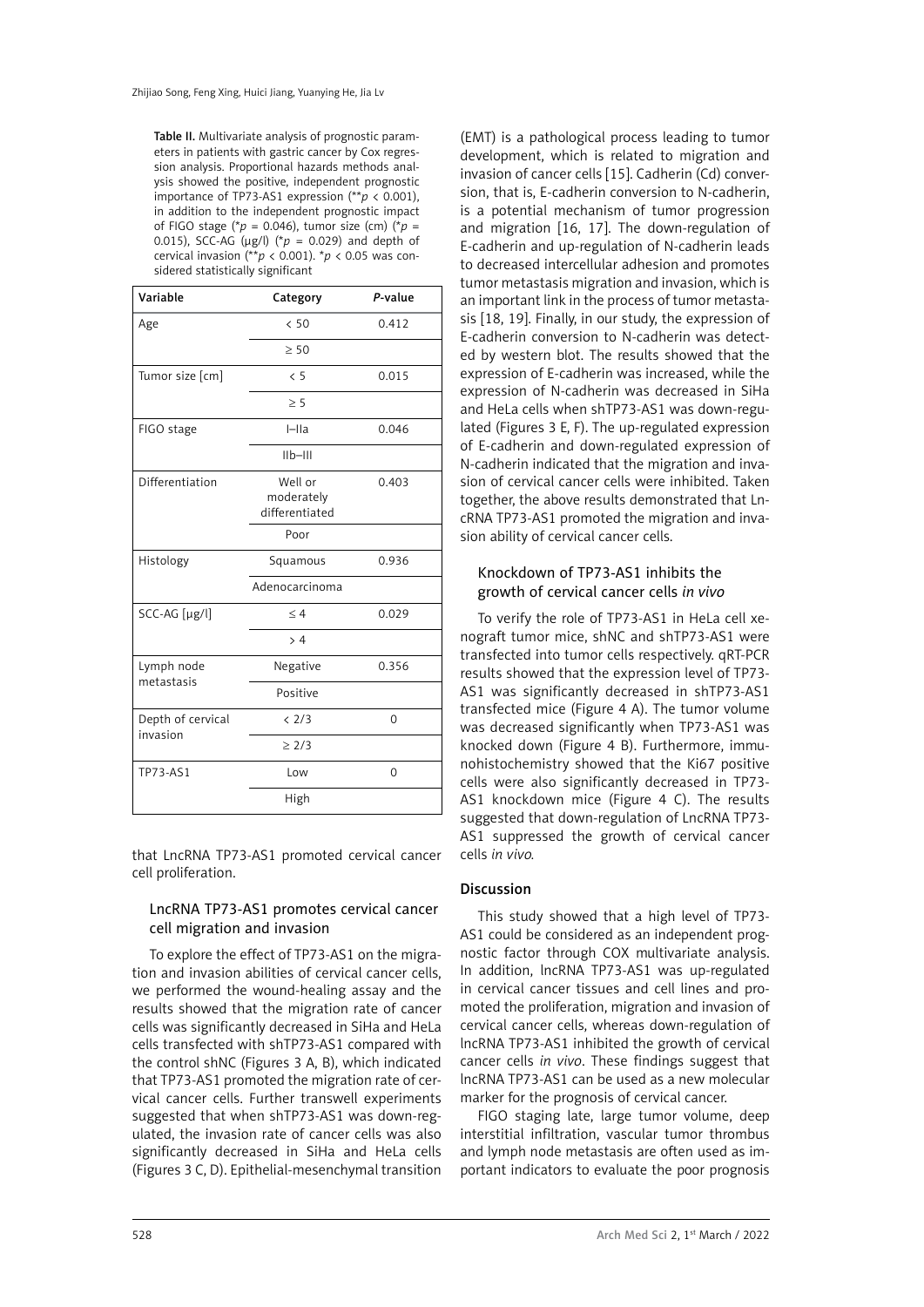

Figure 2. LncRNA TP73-AS1 promotes proliferation of cervical cancer cells. A - QRT-PCR detected the lncRNA TP73-AS1 expression level in HeLa and SiHa cervical cancer cells transfected with shNC and shTP73-AS1 respectively. Student's *t-*test: \*\*\**p* < 0.001. B – MTT assay evaluated cell proliferation ability in shNC or shTP73-AS1 transfected HeLa and SiHa cervical cancer cells. Student's *t-*test: \*\*\**p* < 0.001

of cervical cancer, however, these clinicopathological features have certain limitations [20]. Therefore, exploring new molecular markers is necessary for improving the poor prognosis of cervical cancer. This study found that lncRNA TP73-AS1 can be used as a new molecular marker for the prognosis of cervical cancer. At present, many molecular markers related to the prognosis of cervical cancer are found at the protein, DNA and RNA level. Among them, the hypoxia-related proteins, apoptosis-related proteins, cyclooxygenase and epidermal growth factor receptors are common protein markers [21]. Genes are DNA fragments with genetic effects, and genetic abnormalities are inseparable from the development of cervical cancer. General DNA markers are gene copy number alterations (CNAs), chromosomal instability (CIN) and single nucleotide polymorphisms (SNPs) and HPV-DNA [22].

At the RNA level, many studies about microR-NAs and some lncRNAs have been reported to reveal their relationship with prognosis of cervical cancer [23]. Studies have shown that miR-214, miR-375, miR-23b, and miR-20 could regulate the motility and invasiveness of cervical cancer cells, and be used as prognostic markers for cervical cancer invasion [24]. Currently, there are many types of cervical cancer-related lncRNAs including HOTAIR, GAS5, LET, and MALATl, which have been shown to be useful as markers for the treatment and prognosis of cervical cancer [25]. Down-regulation of GAS5 can amplify tumor cells by regulating the expression of CDK6, and down-regulation of lncRNA LET can promote tumor metastasis by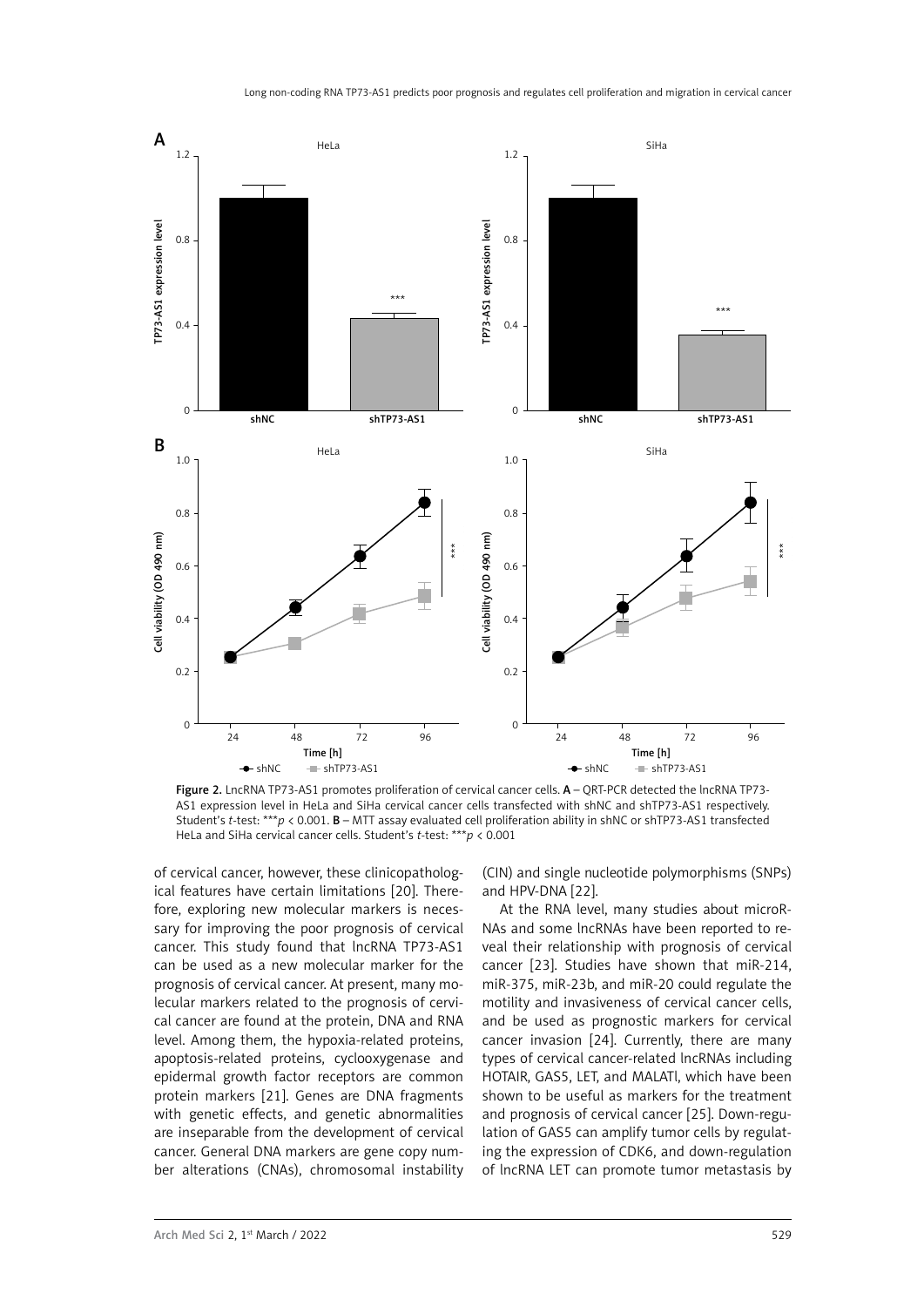

Figure 2. Cont. C, D – Colony formation experiments detect the number of cell colonies in shNC or shTP73-AS1 transfected HeLa (C) and SiHa (D) cervical cancer cells; the number of cell colonies between shNC and shTP73-AS1 transfected cells was quantified as shown in Figures 2 C and 2 D (right panel). Student's *t-*test: \*\*\**p* < 0.001

disrupting the stability of Nuclear factor 90 (NF90), which inhibits tumor cell invasion through hypoxia [26, 27]. In this study, LncRNA TP73-AS1 was up-regulated in cervical cancer tissues and cell lines, which suggested that TP73-AS1 could be considered as a new and independent prognostic factor. A previous study showed that lncRNA TP73- AS1 was significantly decreased in non-small cell lung cancer compared with normal lung tissue. Compared with adenocarcinoma, small cell lung cancer and squamous cell carcinoma, lncRNA TP73-AS1 was significantly up-regulated in large cell lung cancer, suggesting that lncRNA TP73-AS1 may play an important role in the development of tumors [28]. In this study, TP73-AS1 was demonstrated to promote proliferation, migration and invasion of cervical cancer cells.

Ki-67 antibodies are cell proliferation antigens present in the nucleus, which are associated with various types of malignant lesions [29]. In cervical intraepithelial lesions, the expression of Ki-67 was gradually increased with the increase of lesion grade, and is often used as an auxiliary index to evaluate the extent of lesions [30]. In this study, the Ki67 positive cells were significantly decreased in TP73-AS1 knockdown mice, which was consistent with a previous study.

Epithelial-mesenchymal transition (EMT) is thought to be one of the important mechanisms of invasion and migration of carcinoma cells. In the process of EMT, N-cadherin and E-cadherin have the opposite effect, and their expression can promote tumor invasion and migration [31]. E-cadherin plays an important role in maintaining the morphology, structural integrity, and polarity of epithelial cells [32]. This study showed that E-cadherin is an inhibitor of malignant transformation, invasion and migration of tumors, and its down-regulation or loss of function is significantly associated with tumor dedifferentiation, invasive growth, migration and poor prognosis. Loss of E-cadherin is accompanied by up-regulation of N-cadherin expression [33]. This study shows that the expression of N-cadherin is exactly the opposite of that of E-cadherin, which is consistent with previous research. In this study, the up-regulated expression of E-cadherin and down-regulated expression of N-cadherin indicated that the invasion and migra-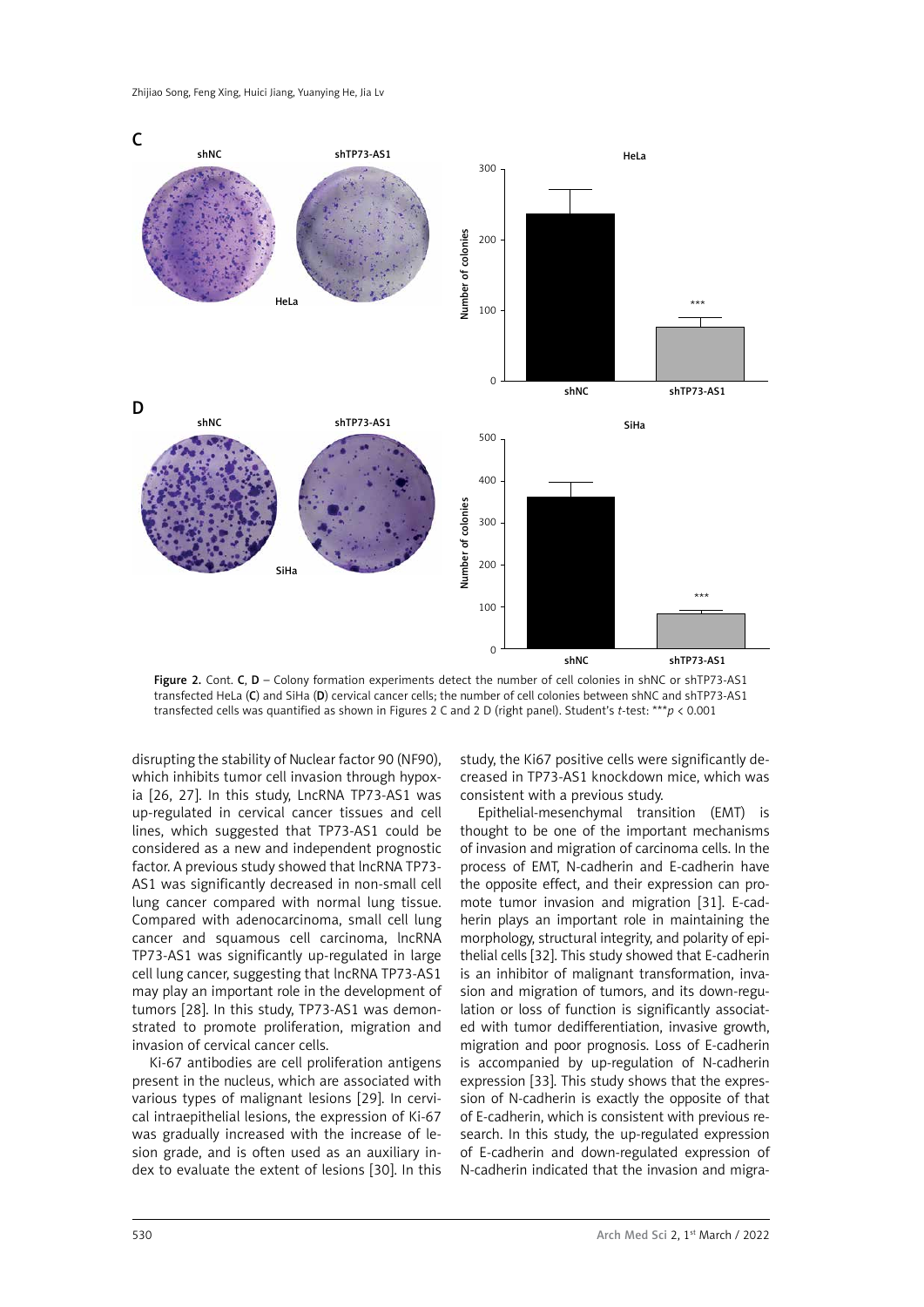

Figure 3. LncRNA TP73-AS1 promotes cervical cancer cell migration and invasion. A, B - Scratch test determined the migration rate of cells in shNC or shTP73-AS1 transfected HeLa (A) and SiHa (B) cervical cancer cells. The relative wound width (/0h) was measured as Figures 3 A and 3 B (right panel). Student's *t-*test: \*\*\**p* < 0.001. C – Transwell experiments detect the cellular invasiveness in shNC or shTP73-AS1 transfected HeLa (C) cervical cancer cells

tion of tumor cells were inhibited, which indirectly suggested that the lncRNA TP73-AS1 may regulate the expression of E-cadherin and N-cadherin to affect the EMT processes, and finally promote the migration and invasion of cervical cancer cells.

Previous studies found that many lncRNAs are differentially expressed in cervical cancer and corresponding adjacent tissues. In this study, we found that lncRNA TP73-AS1 could promote proliferation, migration and invasion of cervical cancer cells and the level of lncRNA TP73-AS1 was upregulated in cervical cancer tissues, which could be considered as a new molecular marker for the prognosis of cervical cancer. It is believed that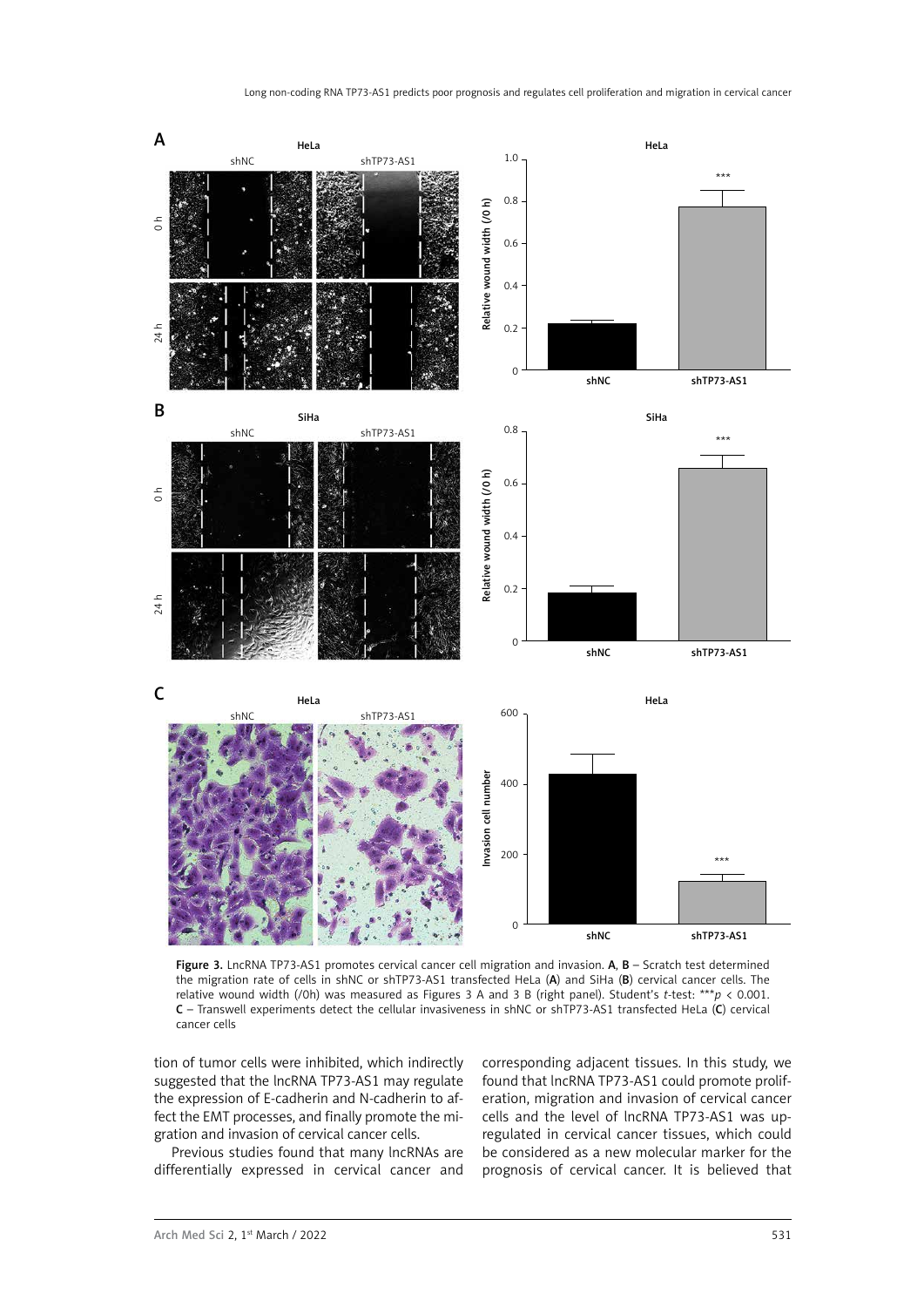

Figure 3. Cont. D – Transwell experiments detect the cellular invasiveness in shNC or shTP73-AS1 transfected SiHa (D) cervical cancer cells. The invasion cell numbers between shNC and shTP73-AS1 transfected cells were counted as shown in Figures 3 C and 3 D (right panel). Student's *t*-test: \*\*\**p* < 0.001. E, F – Western blot determined the protein accumulation of EMT markers including E-cadherin and D-cadherin. β-actin was used as a loading control. Relative density of western blot bands was quantified by ImageJ (Figures 3 E and 3 F, right panel). Student's *t*-test: \*\*\**p* < 0.001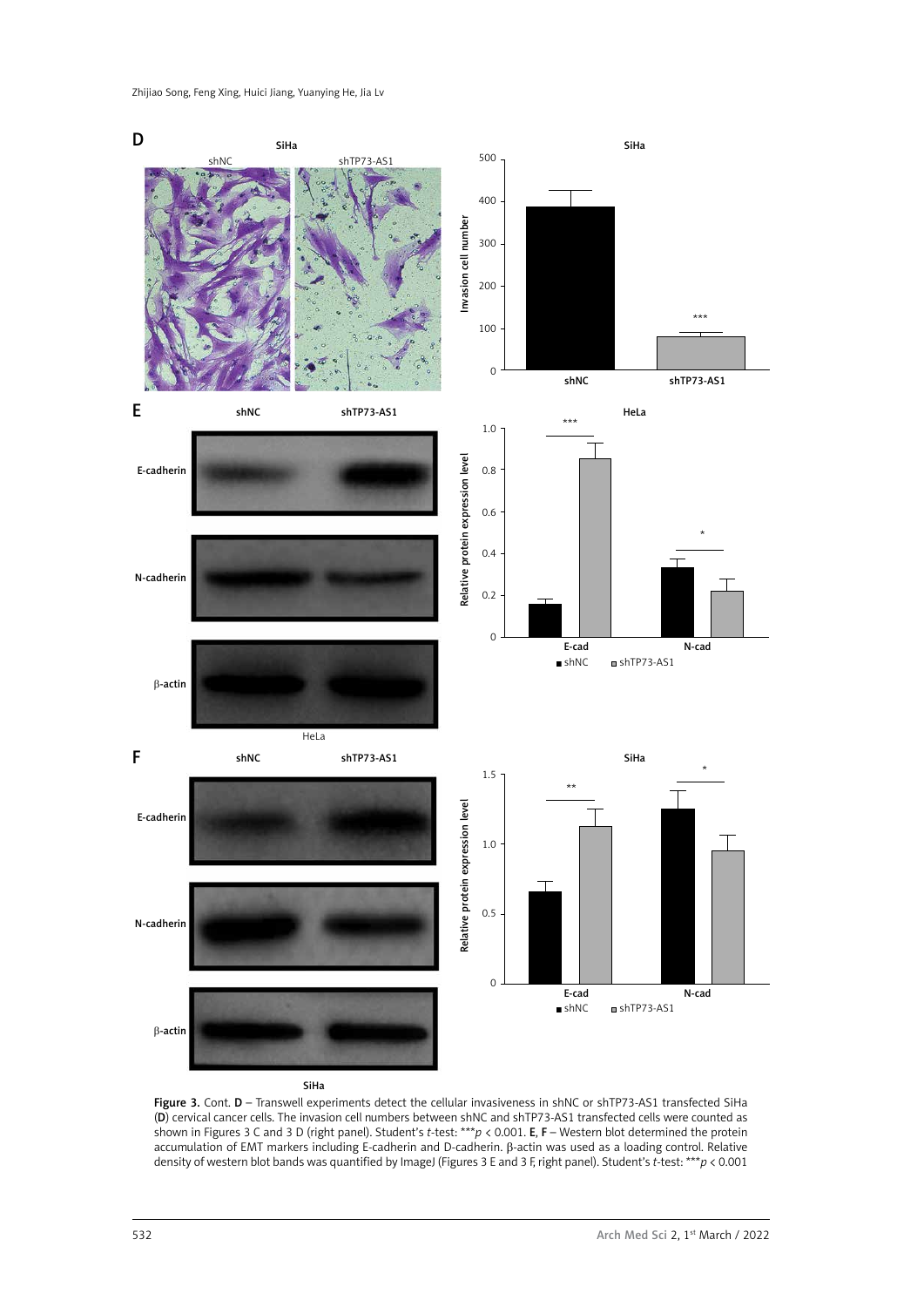